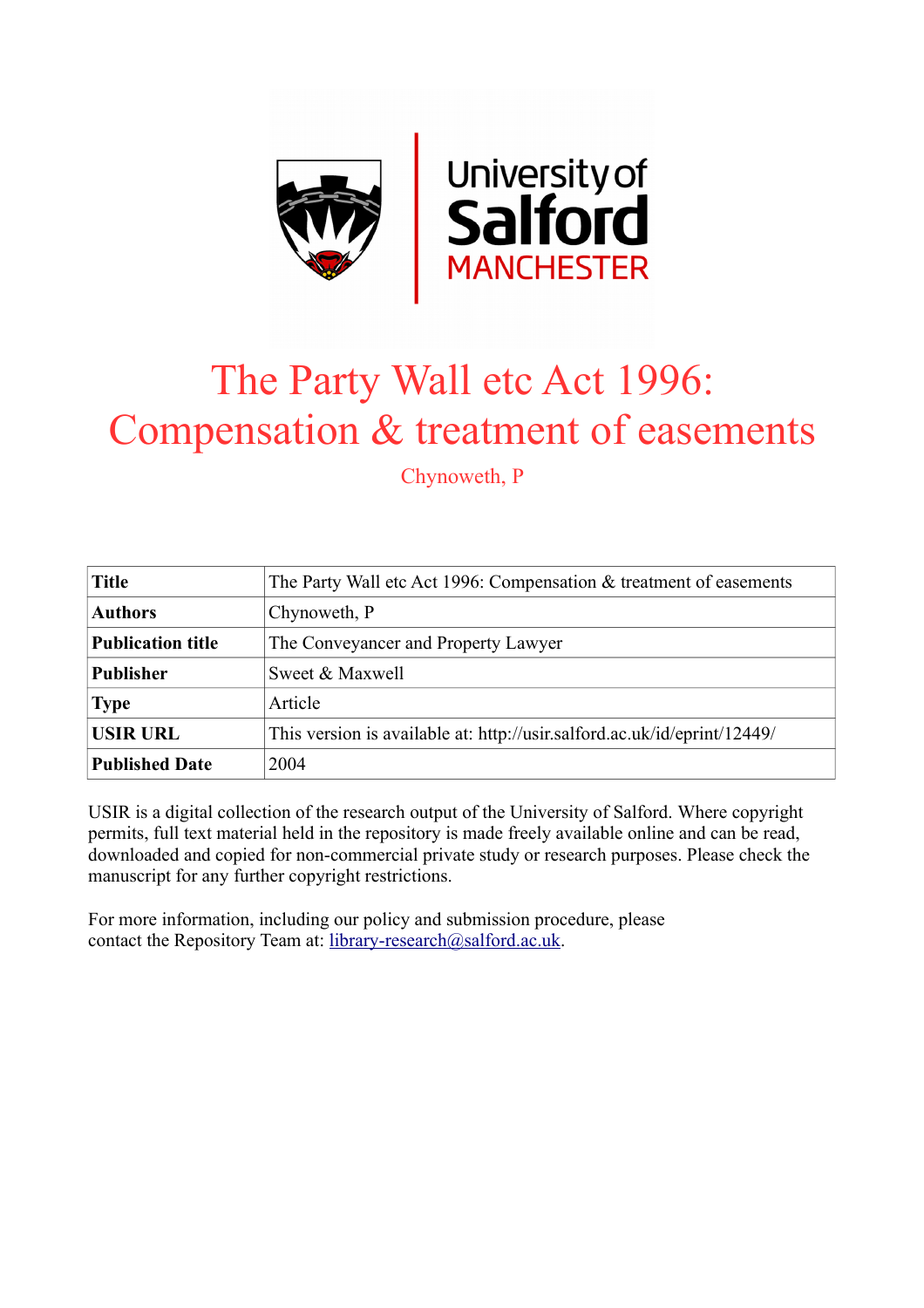# **The Party Wall etc Act 1996: Compensation and Treatment of Easements**

*Arena Property Services Ltd v Europa 2000 Ltd* [2003] EWCA Civ 1943

Building extensions; Compensation; Damages; Easements; Party walls; Prescription; Trespass

## **Introduction**

The precise relationship between the Party Wall etc Act 1996 and the established common law rules relating to party walls remains something of a mystery.1 *Arena Property Services Ltd v Europa 2000 Ltd* provided the Court of Appeal with its first opportunity to consider this, in the context of the Act's treatment of easements. The case is of particular interest as it also addresses some of the related contradictions in the statute's compensation regime.

The case concerned two terraced properties at Nos 96 and 98 Farringdon Road, London EC1. The properties were three storeys in height and were separated by a party wall. Arena Property Services Ltd owned a 20-year leasehold interest in No.96. The freehold interest in No.98 was jointly owned by two individuals, Macit and Bas. Refurbishment works were undertaken to both properties between November 2000 and August 2002 and during the course of these, Europa 2000 Ltd acquired a 99-year lease in the first and second floors of No.98.

Arena had issued a claim, in the county court, for damages for nuisance caused by the works at No.98. The present proceedings relate to a counterclaim in that action by Europa arising out of the works at No.96.

#### **The Facts**

In November 2000, Arena served a party structure notice on Macit and Bas in respect of the proposed works to No.96, as required by s.3 of the 1996 Act. This proposed a number of building operations to the party wall and made reference to the appropriate paragraphs within s.2(2) of the Act. In particular, in order to facilitate the construction of an extension, it contained a

<sup>1</sup> P. Chynoweth, *The Party Wall Casebook* (Blackwell Publishing Ltd, 2003), pp.3–8.

<sup>[2004] 68</sup> CONV., MAY/JUNE © SWEET & MAXWELL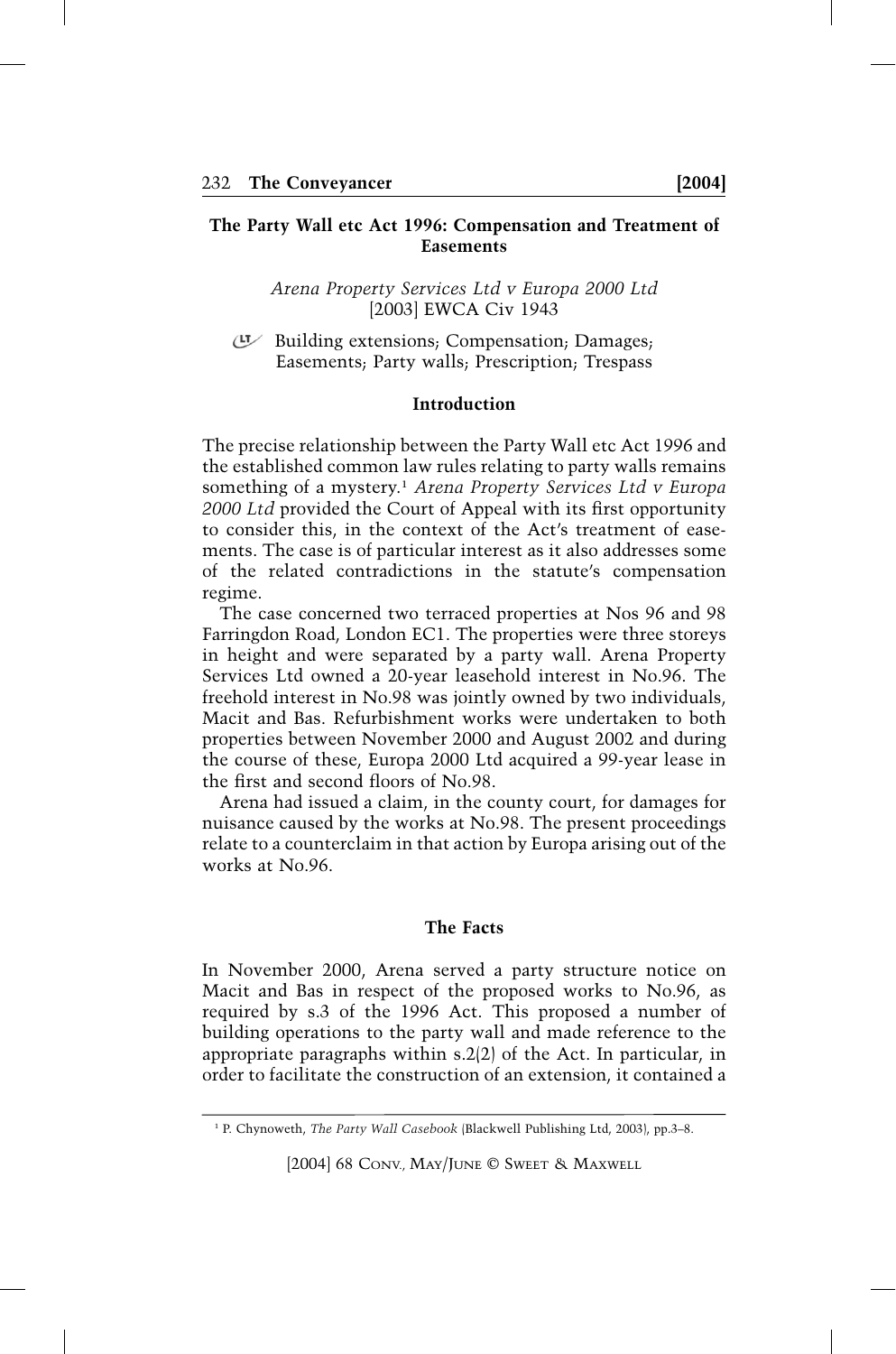proposal to remove parts of a soil pipe under paras (f), (g) and  $(h).<sup>2</sup>$ 

The soil pipe served the first and second floor premises at No.98 but passed across the party wall at first floor level and then travelled vertically down on the outside wall of No.96. At a point just above the ground, it then passed back, cutting through the party wall itself, and was connected to the mains drainage on No.98's side of the boundary.

In due course, surveyors were appointed to resolve matters under the Act<sup>3</sup> and, in October 2001, they published their statutory award.4 This (*inter alia*) authorised the removal of the soil pipe to the extent that it affected either No.96 or the party wall. Arena then removed these portions of the pipe in March 2002.

Unfortunately, these arrangements failed to take Europa's interest in No.98 into account. Despite ongoing negotiations to grant them a 99-year lease of the first and second floors of this property, Macit and Bas had failed to disclose the existence of the notice to them. Europa therefore entered into a contract to purchase the lease in December 2000 (one month after service of the original party structure notice) and completed their purchase in May 2001 (10 months before the soil pipe was eventually cut) without any knowledge of these matters.

# **The Claim**

The first and second floors of No.98 were fully refurbished by August 2002 but Europa were unable to let them due to the absence, by this stage, of the soil pipe. They, therefore, brought the present proceedings against Arena to recover their loss of income for the relevant period. They sought damages for trespass or, alternatively, compensation under s.7(2) of the 1996 Act.

Europa argued that they were entitled to use the portion of the soil pipe on Arena's side of the boundary by virtue of an easement which their predecessors in title had acquired by prescription. They also pointed out that they became an adjoining owner, as defined by the 1996 Act, from the moment they entered into the

<sup>2</sup> These paragraphs collectively authorise a building owner to ''cut into a party wall'', to "cut away from a party wall . . . any . . . projection on or over the land of the building owner" and to "cut away or demolish . . . .parts of any wall or building of an adjoining owner overhanging the land of the building owner . . . .to the extent that [this] is necessary . . . .to enable a vertical wall to be erected or raised against the wall of the building owner . . . .

As required by s.10(1). <sup>4</sup> In accordance with s.10(10).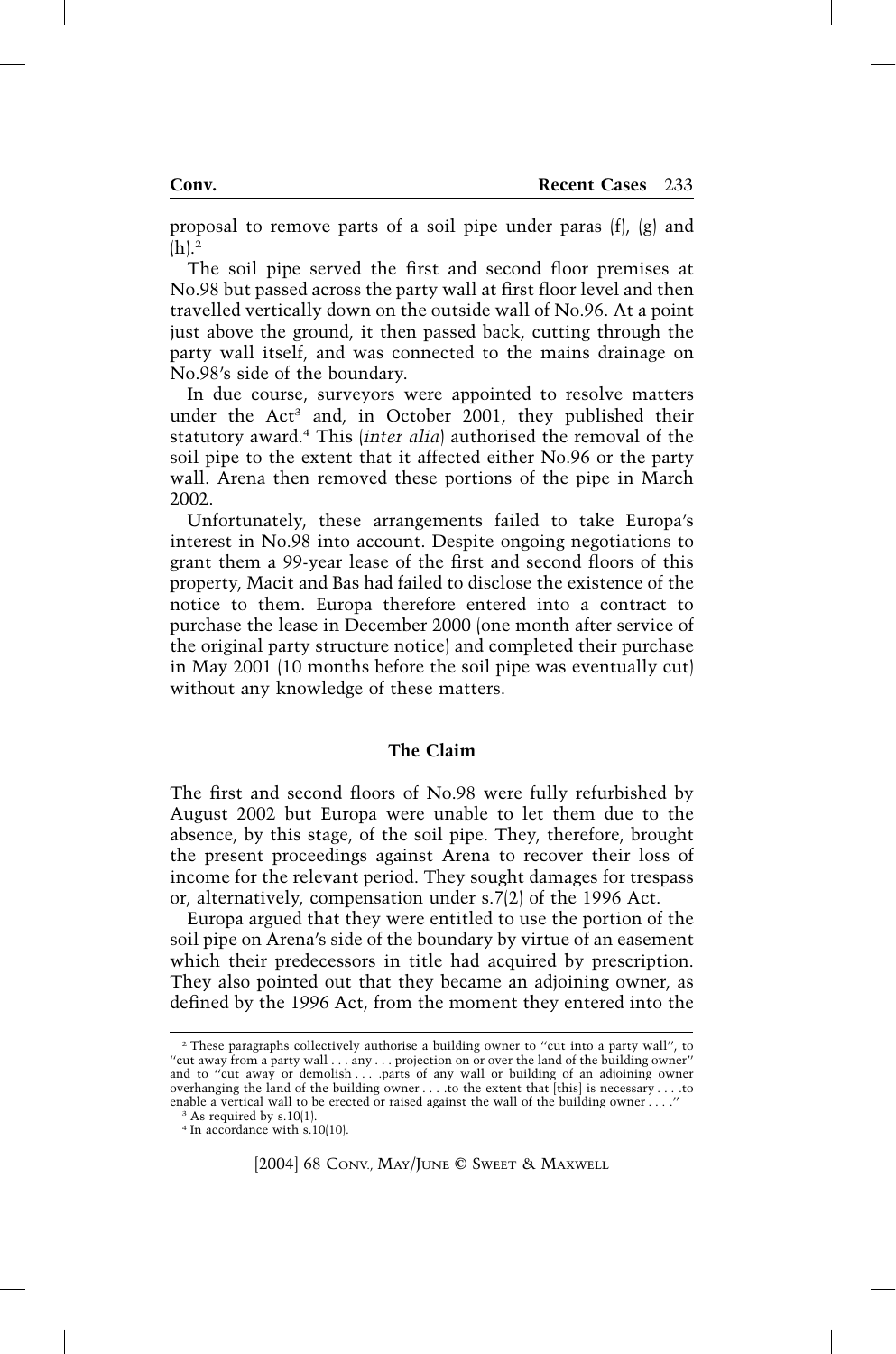contract to purchase the lease in December 2000.5 From that date, they therefore claimed to be entitled to the Act's protection in two respects.

First, any right to remove the soil pipe, under paras (f), (g) or (h) of s.2(2), was conditional upon an express obligation to make good any resulting damage to Europa's property under s.2(5).6 They argued that this included an obligation to re-route the soil pipe and, as this had not been done, that Arena had no right to undertake the work. The act of removal, in March 2002, was therefore unlawful and Europa sought damages for trespass on this basis.7

Secondly, they argued that, as an adjoining owner, they were entitled to compensation under s.7(2) for the losses which they had incurred. That section provided adjoining owners with a right to compensation for ''any loss or damage'' which they suffered "by reason of any work executed in pursuance of [the] Act".<sup>8</sup> Europa's losses arose from the removal of the soil pipe which had purportedly been undertaken in pursuance of the Act. They therefore sought compensation for them, under this section, as an alternative to their claim for damages.

## **First Instance Decision and Appeal**

The trial judge found that Europa had failed to adduce sufficient evidence to demonstrate the acquisition of a prescriptive easement. As both of their arguments (above) rested on the prior existence of an easement, he dismissed their claim on that basis. However, although not directly relevant to his decision, his observations on Europa's two arguments are of more general interest in understanding some of the contradictions in the Act.

He did not accept that Europa had any claim for damages, as he considered that there was no obligation, under the Act, to re-route the soil pipe. He found that the obligation in s.2(5) was

<sup>5</sup> Under s.20, the definition of ''owner'' includes ''a purchaser of an interest in land under a contract for purchase or under an agreement for a lease, otherwise than under an agreement for a tenancy from year to year or for a lesser term"

 $6$  s.2(5): "Any right falling within subsection 2(f), (g) or (h) is exercisable subject to making good all damage occasioned by the work to the adjoining premises or to their internal furnishings and decorations.''

<sup>7</sup> Presumably on the assumption that the soil pipe remained their property, even though placed on land owned by Arena. Although apparently not pleaded, the claim could also have been pursued in nuisance on the basis of the interference with the easement.

 $8 \text{ s.}7(2)$ : "The building owner shall compensate any adjoining owner and any adjoining occupier for any loss or damage which may result to any of them by reason of any work executed in pursuance of this Act.''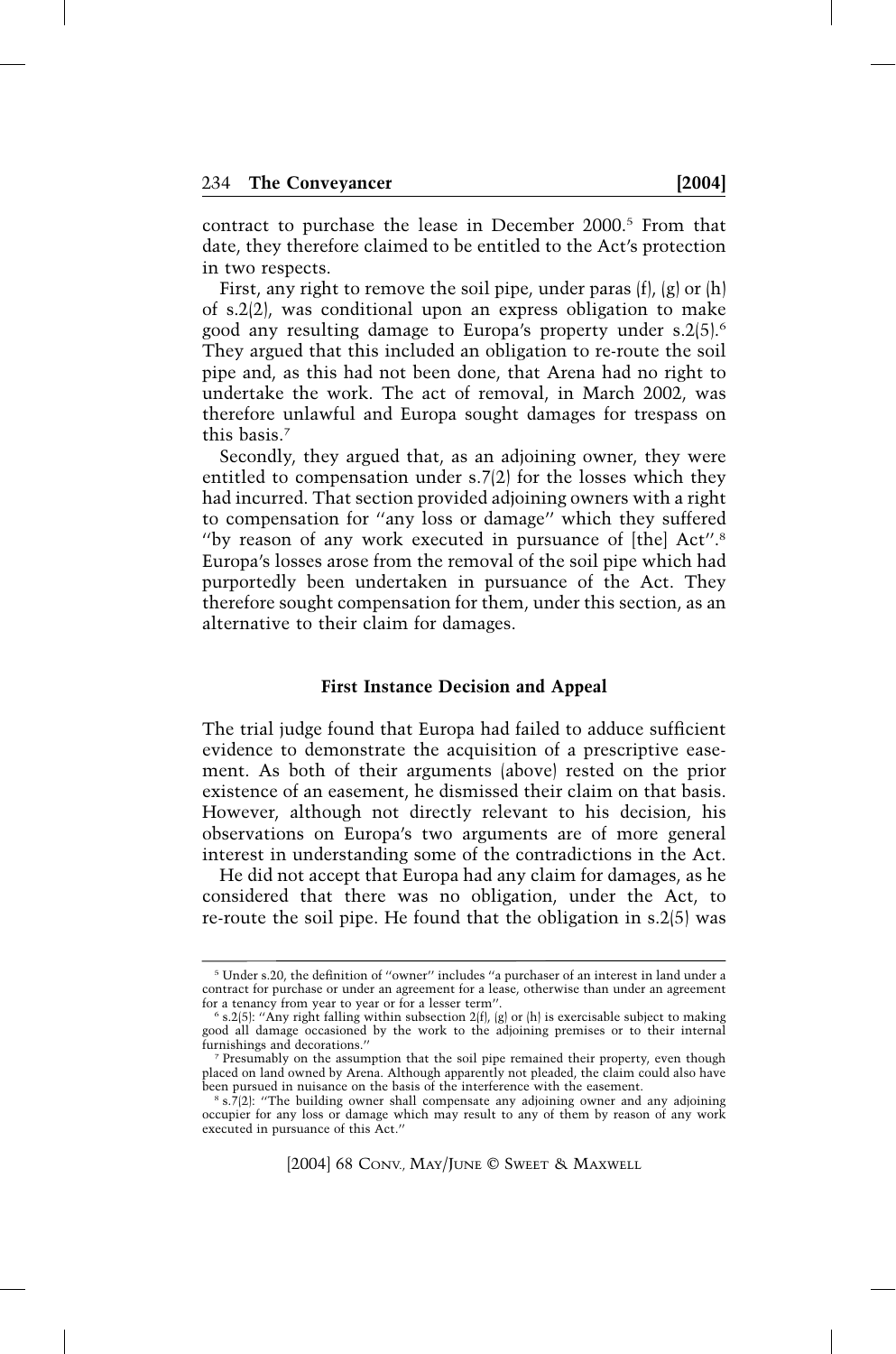confined to the making good of consequential damage and did not extend to an obligation to re-route.

He found that the claim for compensation was equally flawed as, at the time the soil pipe was cut, the easement would have already ceased to exist. He considered that the Act provided its own code which entirely superseded the common law. The easement to use the soil pipe was thus legitimately extinguished by the surveyors' award and the pipe's subsequent removal was then a case of *damnum sine injuria* which could, by definition, provide no entitlement to compensation.

Europa appealed against the decision but this too was dismissed. The Court of Appeal held that the judge was fully entitled to conclude that they had failed to adduce sufficient evidence to demonstrate the existence of an easement for the soil pipe. Although Europa had therefore fallen at the first hurdle, Lord Phillips M.R. noted that their appeal ''might have raised some interesting points under the Party Wall etc Act 1996'' and some of these points were explored in the Court of Appeal.

#### **Requirement to Make Good Under Section 2(5)**

Unfortunately, the Court expressed no opinion on the trial judge's view that the obligation to make good, in s.2(5) of the Act, did not also include an obligation to re-route a soil pipe which was subject to an easement. The judge's findings on this point were at variance with standard surveying practice,<sup>9</sup> and with some of the published professional guidance in this area.10 Surveyors' awards invariably include provision for the proper functioning of boundary facilities where these are interfered with as an inevitable consequence of works authorised by the Act.<sup>11</sup>

The judge's view also conflicts with the practice at common law whereby the interference with the fabric of an easement was permitted providing the substance of the easement was preserved by alternative means.12 In these circumstances, it is disappointing that the Court of Appeal apparently saw s.2(5) as peripheral to the more central question of the Act's machinery for awarding monetary compensation.

<sup>9</sup> Both under the 1996 Act and under the earlier London Building Acts, which the 1996 Act largely replicates.

<sup>10</sup> See, for example, Pyramus & Thisbe Club, ''The Party Wall Act Explained'' in *The Green Book* (Parrott House Press, 1996), pp.25 and 26.

 $11$  For example, where overhanging gutters are cut off, provision would invariably be made for alternative drainage arrangements.

<sup>12</sup> *Bond v Nottingham Corp* [1940] Ch. 429; *Brace v South East Regional Housing Association Ltd* [1984] 1 E.G.L.R. 144.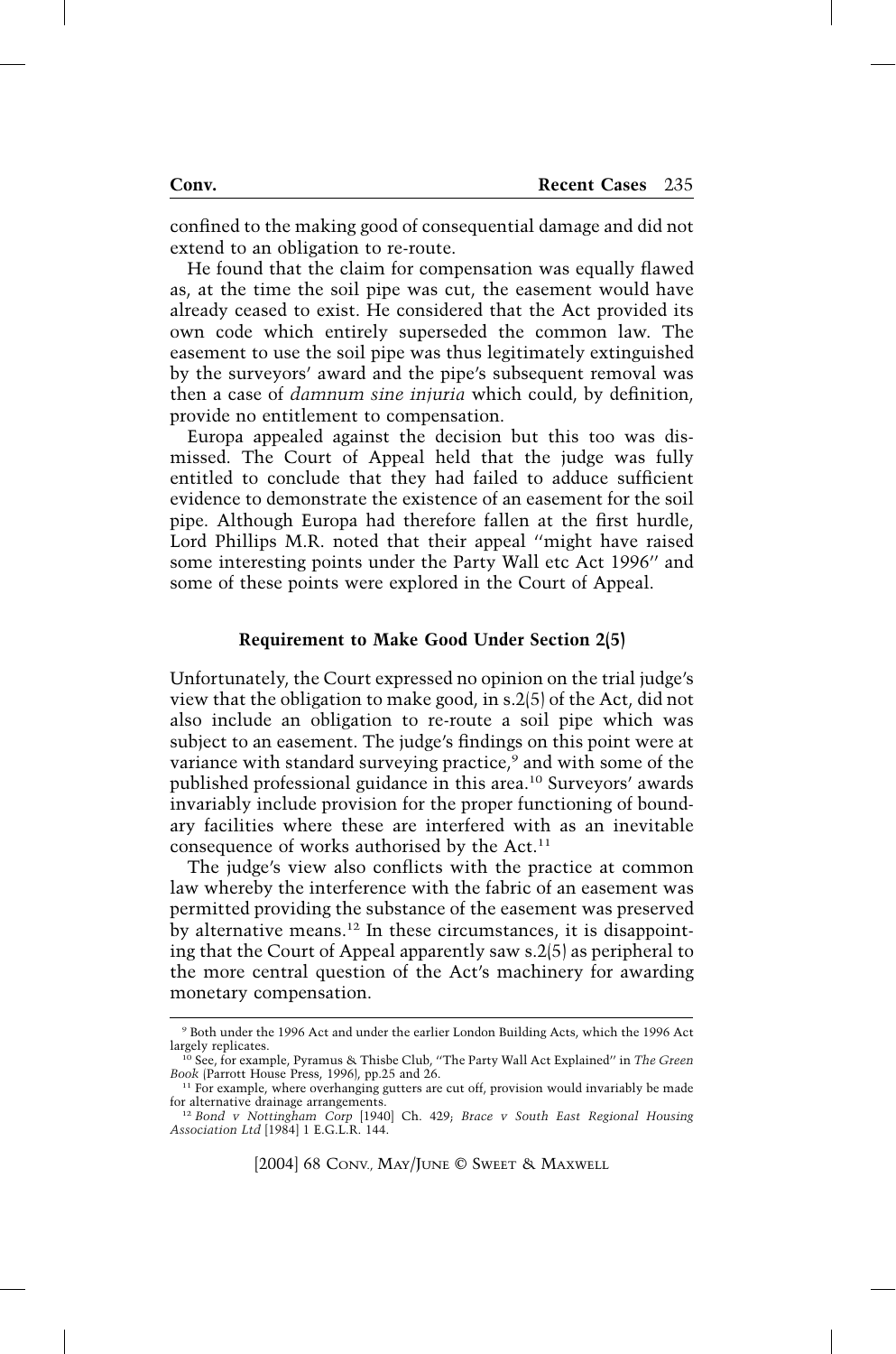## **Compensation Under Section 7(2)**

The Court's consideration of these issues focused instead on the role of s.7(2). This section actually appears to have been included in the 1996 Act in error, or at least without sufficient thought as to its effect. It substantially re-enacts s.50(2)(d) of the London Building Acts (Amendment) Act 1939 Act which formed part of a coherent compensation and making good regime within that legislation.

In the 1939 Act, it related only to loss or damage caused by underpinning works<sup>13</sup> to an adjoining owner's building within the Act's adjacent excavation provisions.<sup>14</sup> More modest compensation and making good arrangements (including those referred to above and now contained in s.2(5)) applied where less intrusive works were undertaken under the Act.15

The extension of the draconian s.50(2)(d) provisions to all works carried out under the Act, without the simultaneous repeal of these other arrangements, creates a contradiction which still has to be resolved by the courts. It is, for example, unclear whether the new provisions are intended to entirely replace these other arrangements, or to function alongside them in some way.

The Court of Appeal did not attempt to resolve this contradiction in the present case but did comment on the underlying purpose of compensation under the Act. In particular, it confirmed the often misunderstood distinction between statutory compensation for damage caused by lawful works and common law damages in tort where the works are unlawful.<sup>16</sup> Arden L.J. described this distinction in her judgment, and also provided some guidance on how compensation might be assessed:

''I also accept [Europa's] submission that a right to compensation arose under section 7(2) of the 1996 Act. *Ex hypothesi*, that provision confers a right to compensation even though work is lawfully done in accordance with the 1996 Act. If that were not so, a claim would lie in common law.

<sup>&</sup>lt;sup>13</sup> Underpinning or other works to strengthen or safeguard the foundations of the adjacent building.

<sup>14</sup> These provided a building owner with a right (and in some situations, an obligation) to carry out underpinning work to an adjoining owner's building when he undertakes deep excavations on his own land within certain distances of an adjacent building. Almost identical provisions now appear in s.6 of the 1996 Act.

<sup>15</sup> London Building Acts (Amendment) Act 1939, ss.45(1)(c), 46(1)(e)–(i) and 56(1)(e)(ii); 1996 Act, ss.1(7), 2(3)–(7) and 11(6).

<sup>16</sup> Discussed in P. Chynoweth, ''Unnecessary inconvenience and compensation within the party wall legislation'' in *Structural Survey* (2000), Vol.18, No.2, pp.99–104.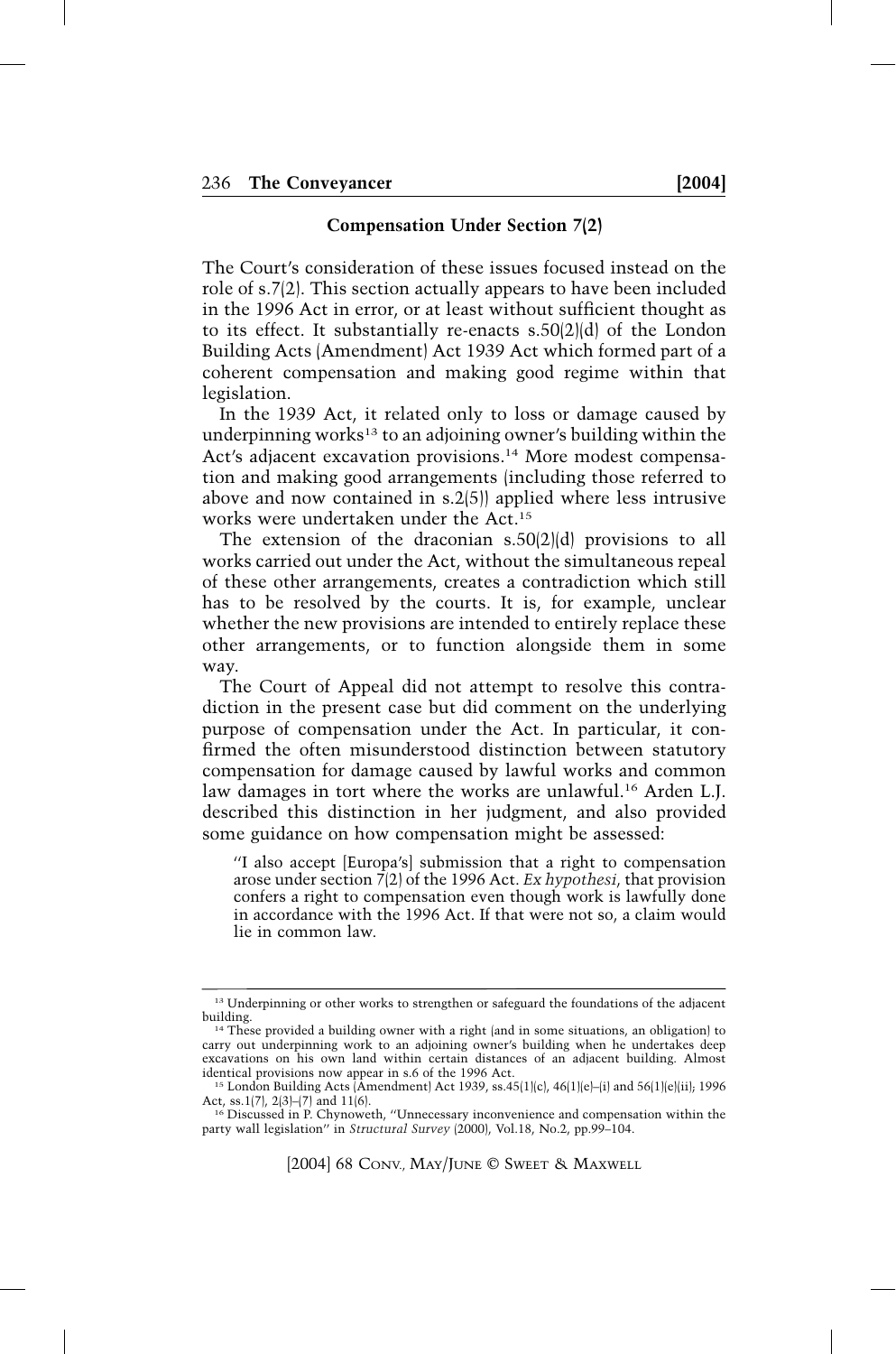Accordingly, in my judgment, if there was an easement . . . the right order [for the trial judge] to have made was that an inquiry should be directed as to the appropriate amount of compensation. The assessment of that compensation would have to take into account that Europa merely had a leasehold interest in part of 98 Farrington Road, and that, if it be the fact, it had a right as against the freeholders of 98 Farrington Road to require them to cause the soil vent pipe to be constructed on their side of the party wall to the main sewer.''

## **Section 7(2) and Easements**

The possibility of a causal relationship between the interference with an easement and the availability of compensation, referred to in the second paragraph of this extract, is of particular significance.

The trial judge had found that appointed surveyors were able to extinguish easements by their awards. The subsequent works could not, therefore, be said to be interfering with an easement which, by then, would already have ceased to exist. As the works were, therefore, entirely lawful he did not consider that the question of compensation could arise.

The Court of Appeal took a different view. It had already noted that compensation under s.7(2) was ''*ex hypothesi*'' only available where work was lawfully undertaken under the Act and therefore rejected the notion that compensation could not be available in the current circumstances.

However, if an easement was indeed extinguished from the moment that the surveyors published their award, this might produce results which went far beyond those contemplated by the Act. In particular, once extinguished, the adjoining owner's rights in the easement were lost forever, even if the authorised work was never undertaken, and even as against a third party.

The Court of Appeal therefore concluded that surveyors' awards were not themselves capable of extinguishing easements. They simply authorised works to the subject-matter of an easement. The easement remained effective until the moment that the works were undertaken. At that moment, the easement was extinguished and compensation became payable, under s.7(2), for the resulting losses inflicted on the adjoining owner. The Court's reasoning was explained by Arden L.J. in the following terms:

'' . . . [Europa] . . . submits that the award did not extinguish the easement. If it had so extinguished the easement, Europa could not even have sued a third party who blocked the pipe, even if Arena decided not to carry out any work on the party wall after all.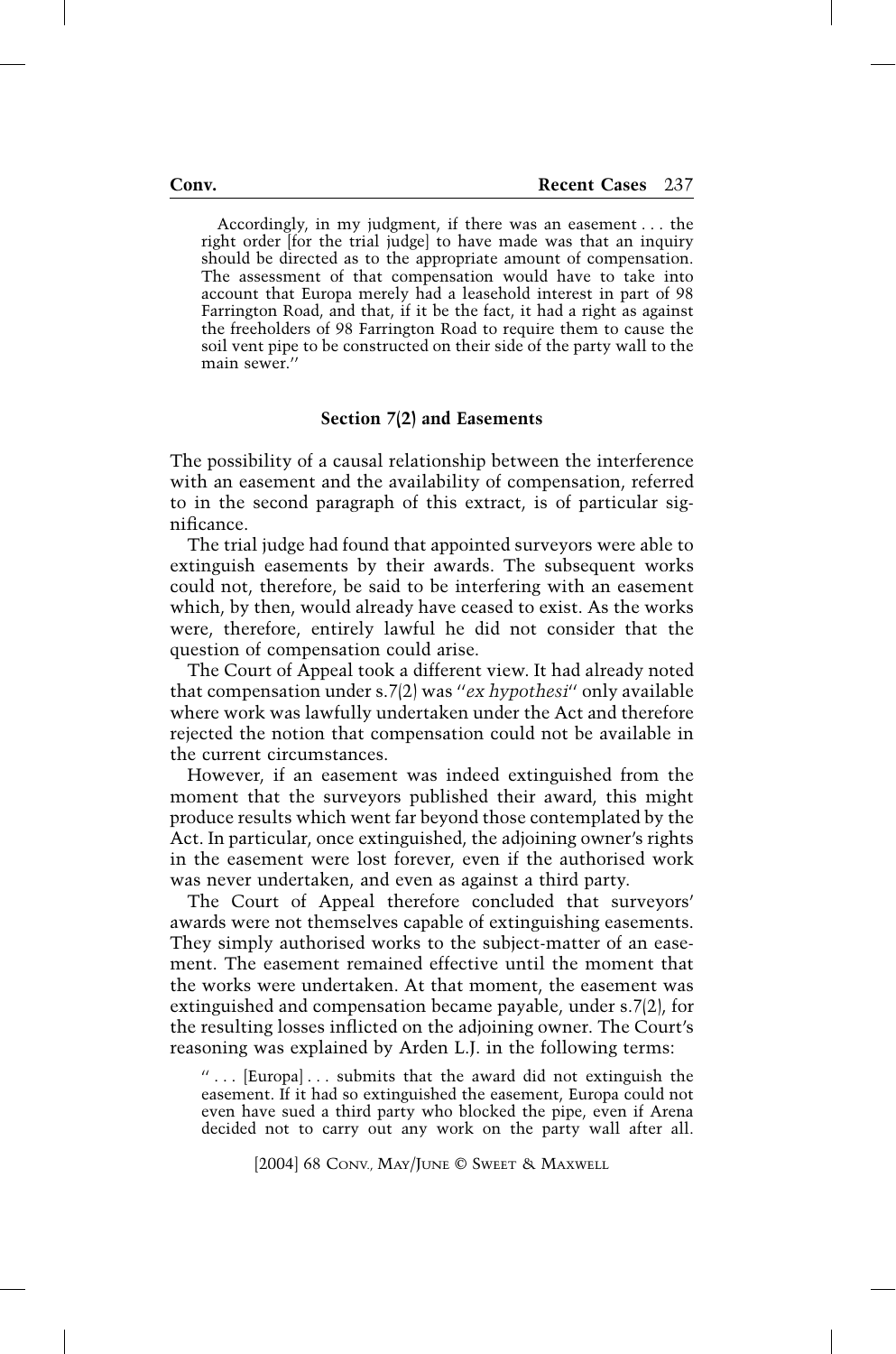Moreover, the award itself stated that nothing in it was to affect any easement. Contrary to the judge's judgment, section 7(2) clearly confers a right to compensation for work lawfully done . . .

. . . In my judgment [Europa are] correct in [their] submission that the award made by the surveyors pursuant to the dispute which had arisen following service of Arena's party structure notice did not of itself extinguish the easement. The award merely authorised Arena to carry out the work. The easement was not extinguished until Arena blocked the pipe so that no use could be made of it by any adjoining owner of 98 Farringdon Road. In my judgment, the judge was in error on this point.''

## **Extinguishment of Easements**

It is implicit in Arden L.J.'s reasoning that the Act, if not a surveyor's award, is nevertheless capable of authorising the extinguishment of easements. In one sense, this is logical as some of the rights given to building owners within s.2(2) (including, as in this case, the right to cut off projections) are clearly incompatible with the continued existence of easements.

However, it is difficult to reconcile this interpretation with s.9 which expressly provides that nothing in the Act ''shall authorise any interference with ... easements in or relating to a party wall''. <sup>17</sup> Arden L.J. noted that there was a ''difficult and important question'' about the relationship between s.9 and the right to undertake work under the Act but, as the matter had not been raised at the trial, the Court of Appeal declined to explore it further.

Despite this, the Court did consider whether s.9 referred to all forms of easement or simply to those, such as easements of support, which might be regarded as the incidents of the party wall itself. Europa had suggested that any easement in respect of the soil pipe, could not be said to ''relate'' to the party wall in this way, and that it must therefore fall outside s.9. Arden L.J. regarded this as an artificial distinction. An easement in respect of the soil pipe could not ''be split into a number of separate easements'' and was therefore included within the meaning of s.9.

This does expose an inconsistency in the totality of the court's observations on the 1996 Act. If any easement to use the soil pipe fell within s.9 then the surveyors had no authority to authorise

<sup>&</sup>lt;sup>17</sup> s.9: "Nothing in this Act shall: (a) authorise any interference with an easement of light or other easements in or relating to a party wall; or (b) prejudicially affect any right of any person to preserve or restore any right or other thing in or connected with a party wall in case of the party wall being pulled down or rebuilt.''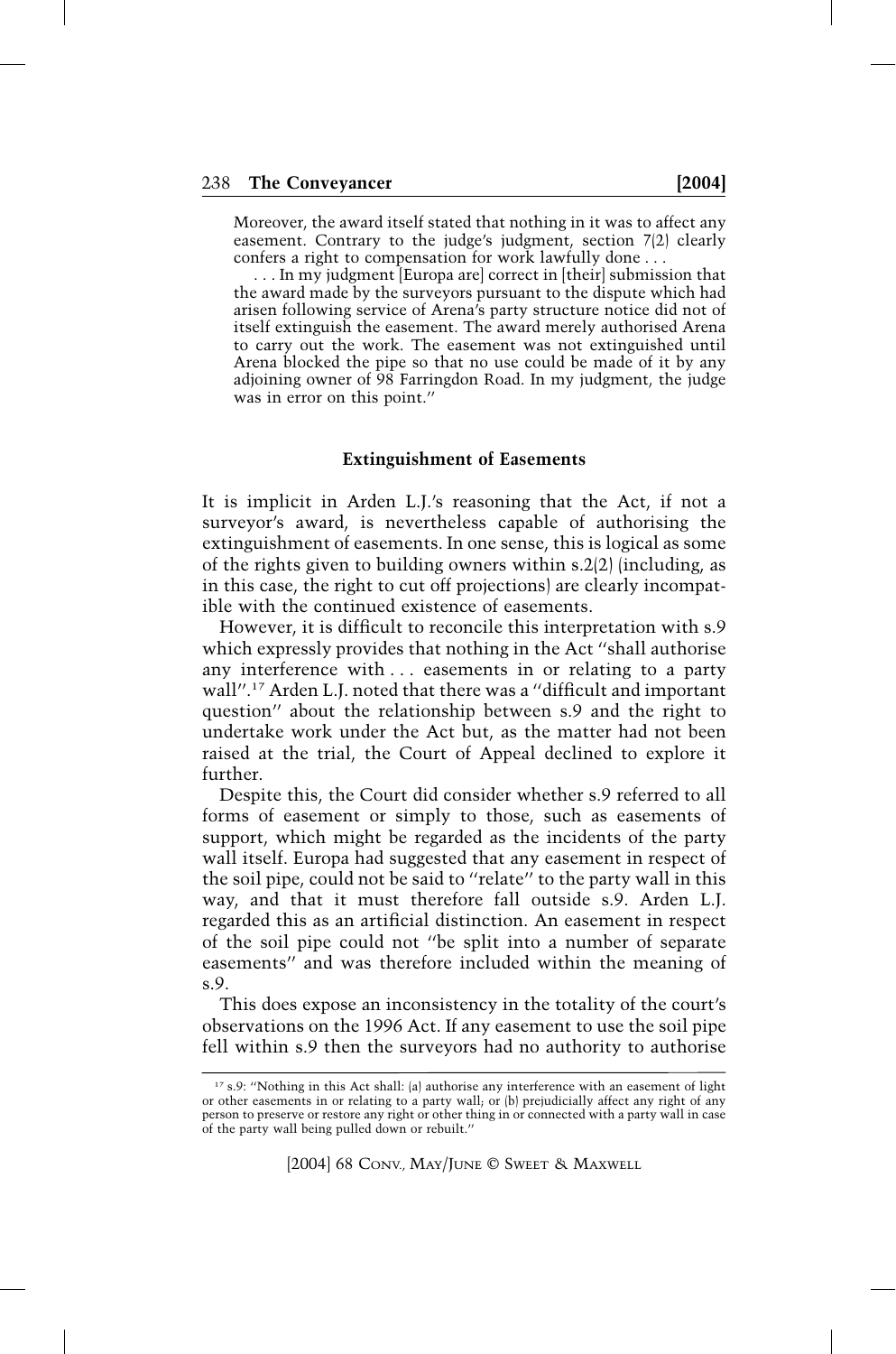works which would interfere with it. Any such works would therefore be unlawful. This would lead to liability in damages and not, as had been suggested by Arden L.J., to an entitlement to compensation under s.7(2).

## **Conclusions**

There was nothing remarkable about the actual decision in this case. Europa sought either damages or compensation for losses caused by an interference with an easement. Their claim failed, both at first instance and on appeal, because they had failed to adduce sufficient evidence to demonstrate the existence of the easement.

The case is of more interest for the light it sheds on the difficulties in interpreting some of the apparently contradictory provisions within the 1996 Act. In this context, the Court of Appeal made a number of observations about the way the Act would have operated if Europa had succeeded in demonstrating the existence of an easement for their soil pipe.

It concluded that the Act could legitimately authorise a permanent interference with the easement. The surveyors' award could therefore validly authorise the removal of the pipe and, at the moment of removal, the easement would be extinguished. The work would be entirely lawful and Europa's claim for damages must therefore fail. However, compensation would be properly payable to them under s.7(2) as their losses would have arisen from ''work executed in pursuance'' of the Act.

If correct, this analysis represents a radical departure from the practice under the London Building Acts. Although the full scope of compensation under s.7(2) has yet to be established, it seems unlikely that Parliament intended it to be used to buy out the property rights of adjoining owners. Indeed, the courts have consistently rejected the notion that the London Building Acts were capable of authorising the permanent expropriation of adjoining owners' property rights, including the permanent interference with an easement.18 It is possible that this analysis might also have been more difficult to sustain if the Court of Appeal had

<sup>18</sup> See, for example: *Titterton v Conyers* (1813) 5 Taunt. 465; *Wells v Oddy* (1836) 1 M. & W. 452; *Crofts v Haldane* (1867) L.R. 2 Q.B. 194; *Re Metropolitan Building Act Ex p. McBride* (1876) 4 Ch. D 200; *Barry v Minturn* [1913] A.C. 585; *Burlington Property Co Ltd v Odeon Theatres Ltd* [1939] 1 K.B. 633; *Gyle-Thompson v Wall Street (Properties) Ltd* [1974] 1 All E.R. 295.